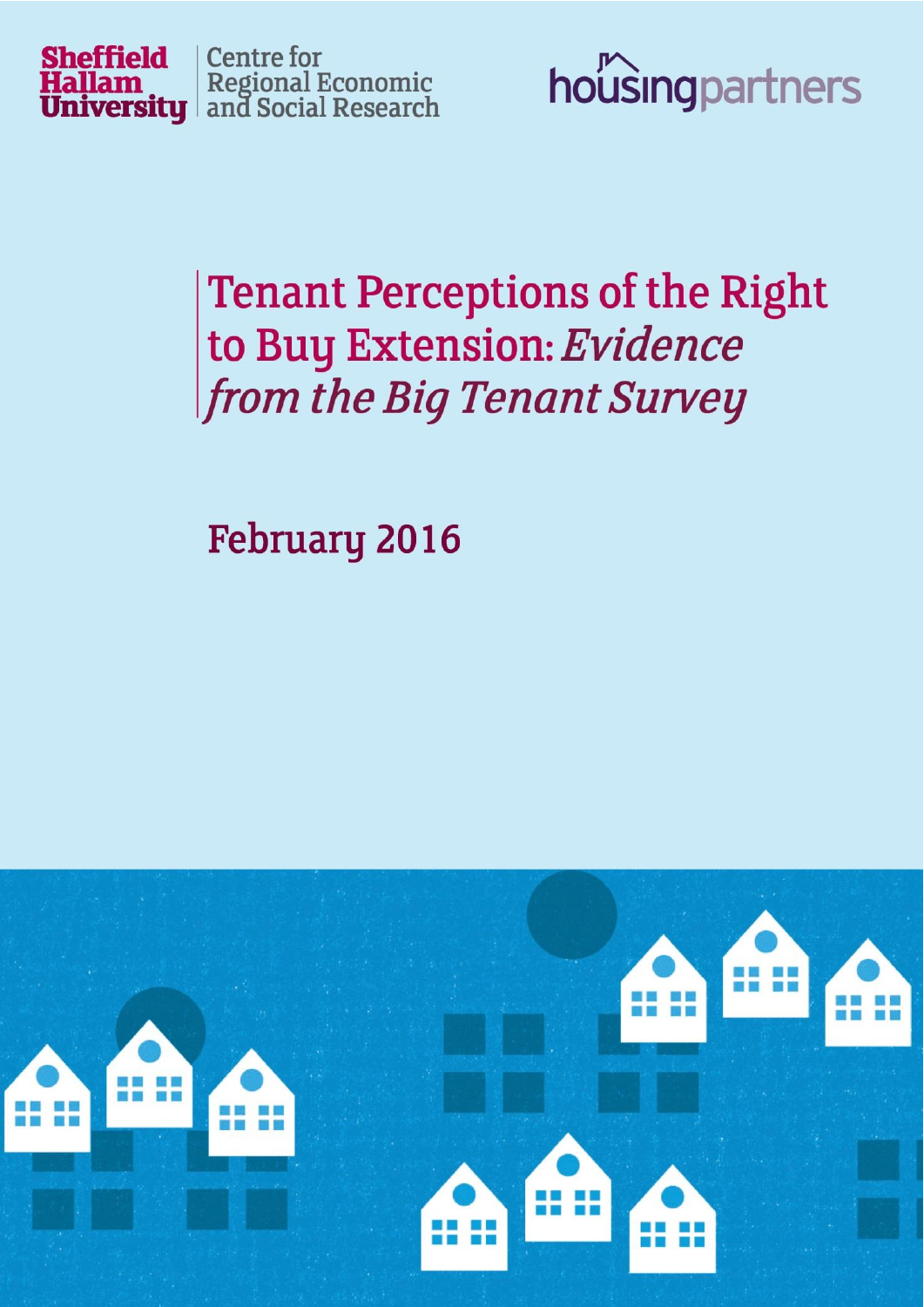# **Tenant Perceptions of the Right to Buy Extension:**

**Evidence from the Big Tenant Survey**

**Authors:**

Ben Pattison David Robinson Ian Wilson

February 2016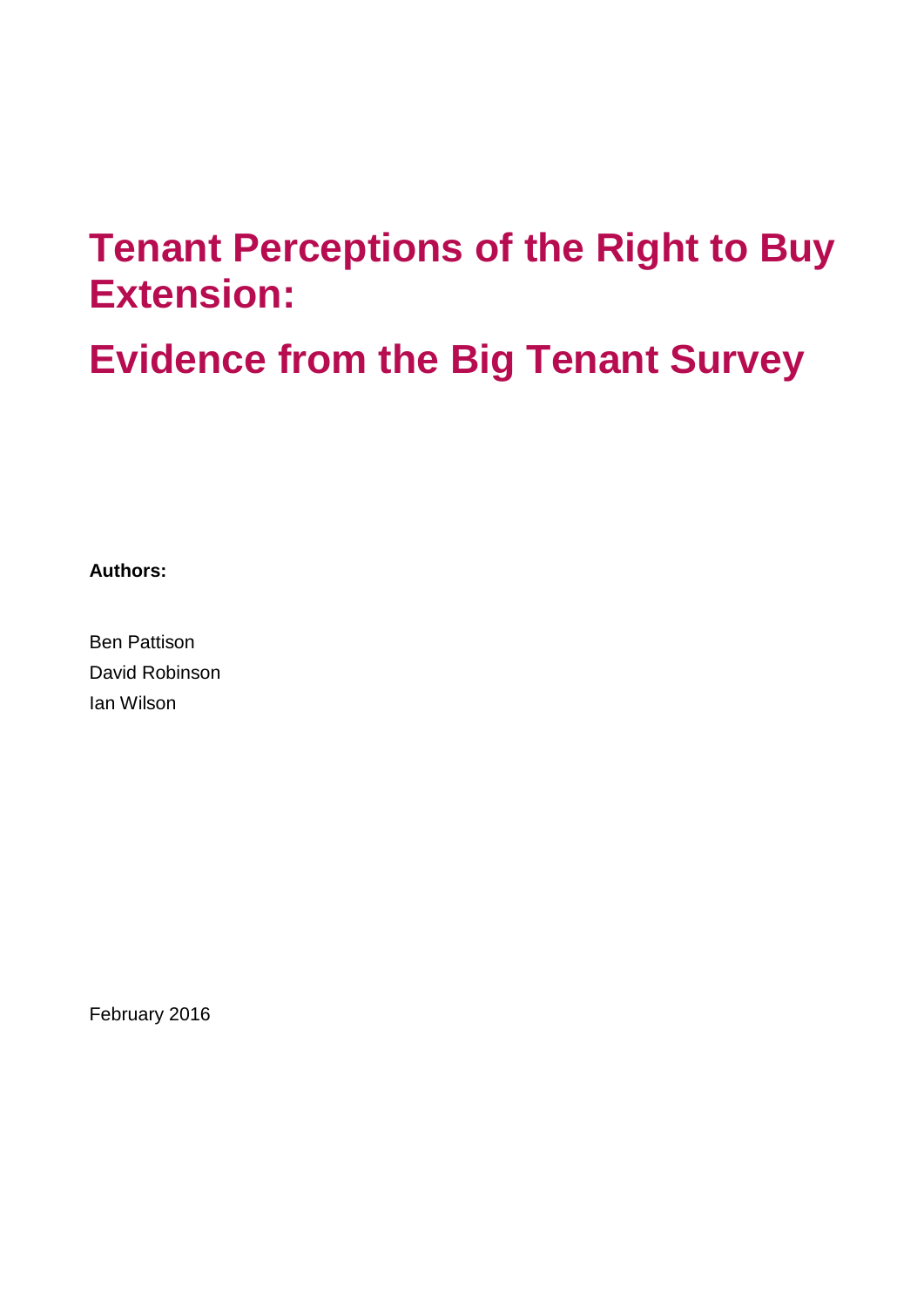## **Summary**

The extension of the right-to-buy (RTB) to housing association properties is a major change in housing policy with important ramifications for housing supply and access. The Big Tenant Survey provides some indication of the potential up-take of the programme, which is revealed to be more modest than has been suggested in the promotion of the scheme.

The Big Tenant Survey 2015 asked **over 6,700 English housing association tenants about their desire to take up the RTB as well as their capacity to afford their property**.

Analysis reveals that:

- 13 per cent of housing association tenants were assessed as being able to afford to buy their home under the assumed terms of the RTB
- only **seven per cent of housing association tenants both indicated that they were likely to take up the RTB and were assessed as being able to afford to do so; suggesting something in the region of 70,000 sales across England as a result of the extension of the RTB**
- there are **significant regional differences in the likely take up the RTB.**

#### **Introduction**

-

This note provides the key findings from the Big Tenant Survey<sup>1</sup> in relation to the extension of the Right to Buy (RTB) to housing association properties in England. Survey responses are used to estimate the percentage of tenants who are interested in the RTB and had the financial capability to take advantage of the opportunity.

The Right to Buy (RTB) for council tenants resulted in 1.8 million sales of council properties in England between 1980 and 2014. $^2$  The current Government are planning to extend the Right to Buy (RTB) to housing associations. They argue that this will put "home ownership within the reach of 1.3 million more families".<sup>3</sup> A voluntary agreement to implement this scheme was reached with the National Housing Federation in September 2015. The scheme is initially being piloted by five housing associations from November 2015.

A range of different organisations have assessed the possible impacts of the extension of RTB to housing associations. Estimates of the proportion of tenants who might be able to take up the RTB from different organisations have ranged from 10 to 35 per cent of all housing association tenants.<sup>4</sup> CRESR reviewed these estimates for the Communities and Local Government select committee.<sup>5</sup> Our analysis suggested that the proportion of tenants able to buy was likely to be closer to 10 per cent. This implied that between 76,500 and

 $1$  For further details of the survey please see the summary provided at the end of this report.

<sup>2</sup> House of Commons Library (2015) Briefing Paper: Extending the Right to Buy to Housing Association tenants, [www.parliament.uk/briefing-papers/CBP-7224](http://www.parliament.uk/briefing-papers/CBP-7224)

HM Government (2015) The Queen's Speech: Background briefing Notes, [https://www.gov.uk/government/uploads/system/uploads/attachment\\_data/file/430149/QS\\_lobby\\_pack\\_FINAL\\_N](https://www.gov.uk/government/uploads/system/uploads/attachment_data/file/430149/QS_lobby_pack_FINAL_NEW_2.pdf) [EW\\_2.pdf](https://www.gov.uk/government/uploads/system/uploads/attachment_data/file/430149/QS_lobby_pack_FINAL_NEW_2.pdf)

 $4$  Communities and Local Government Select Committee (2015) Inquiry into Housing Associations and the Right to Buy, Oral Evidence, 4<sup>th</sup> November,

[http://data.parliament.uk/writtenevidence/committeeevidence.svc/evidencedocument/communities-and-local](http://data.parliament.uk/writtenevidence/committeeevidence.svc/evidencedocument/communities-and-local-government-committee/the-housing-association-sector-and-the-right-to-buy/oral/24287.pdf)[government-committee/the-housing-association-sector-and-the-right-to-buy/oral/24287.pdf](http://data.parliament.uk/writtenevidence/committeeevidence.svc/evidencedocument/communities-and-local-government-committee/the-housing-association-sector-and-the-right-to-buy/oral/24287.pdf)

<sup>&</sup>lt;sup>5</sup> CRESR (2015) The Impact of the Existing Right to Buy and the Implications for the Proposed Extension of Right to Buy to Housing Associations, [http://www.parliament.uk/documents/commons-committees/communities-and](http://www.parliament.uk/documents/commons-committees/communities-and-local-government/Full-Report-for-Select-Committee-141015final.pdf)[local-government/Full-Report-for-Select-Committee-141015final.pdf](http://www.parliament.uk/documents/commons-committees/communities-and-local-government/Full-Report-for-Select-Committee-141015final.pdf)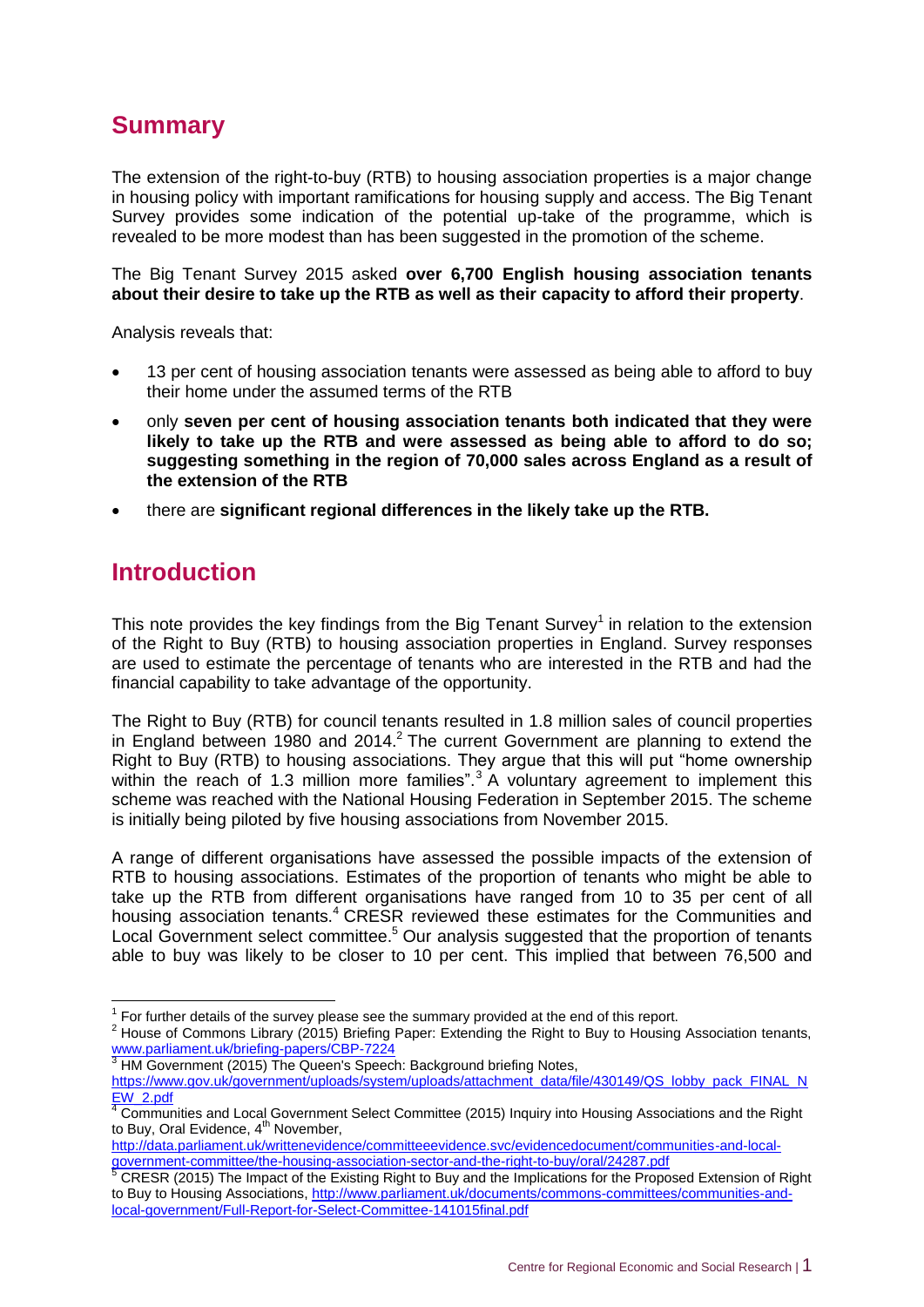176,000 current tenants might be able to afford to exercise the RTB. A recent estimate from the University of Cambridge suggests that 184,000 tenants might be eligible for the RTB extension and able to afford to exercise it. $6$  However, there are a number of difficulties in making this kind of estimate. First the final details of the scheme have yet to be announced. Second these estimates do not incorporate any insights into the views and opinions of tenants and their interest in pursuing the RTB.

This note addresses this gap by providing the first insights into the attitudes of tenants toward the extension of RTB. It also considers whether tenants who express an interest in purchasing their current home from their housing association landlord are likely to be able to afford to do so. The findings are presented under four headings:

- how likely are tenants to take up the RTB extension?
- how many tenants might be able to afford the RTB?
- how many tenants are likely to up the RTB and can afford to do so?
- comparing attitudes to social housing amongst tenants who can afford the RTB.

#### **How likely are tenants to take up the RTB extension?**

The Big Tenant Survey asked just over 6,700 housing association tenants living in England the following statement and question:

*The government has announced plans to extend the right to buy to housing association tenants. Under this policy it is likely that housing association tenants, like yourself, will be given the opportunity to purchase your home at a significantly reduced price and become a homeowner.*

*How likely would you be to take up this opportunity to buy your current home from your landlord?*

Note the question did not include any information such as the level of discount that would be applied or the likely value of their property.

**One third (33 per cent) stated that they were likely to take up the RTB (Figure 1)**.





-

 $6$  Clarke, A. et al. (2015) Understanding the likely poverty impacts of the extension of Right to Buy to housing association tenants,<https://www.jrf.org.uk/file/48597/download?token=ZwpWTGK-&filetype=full-report>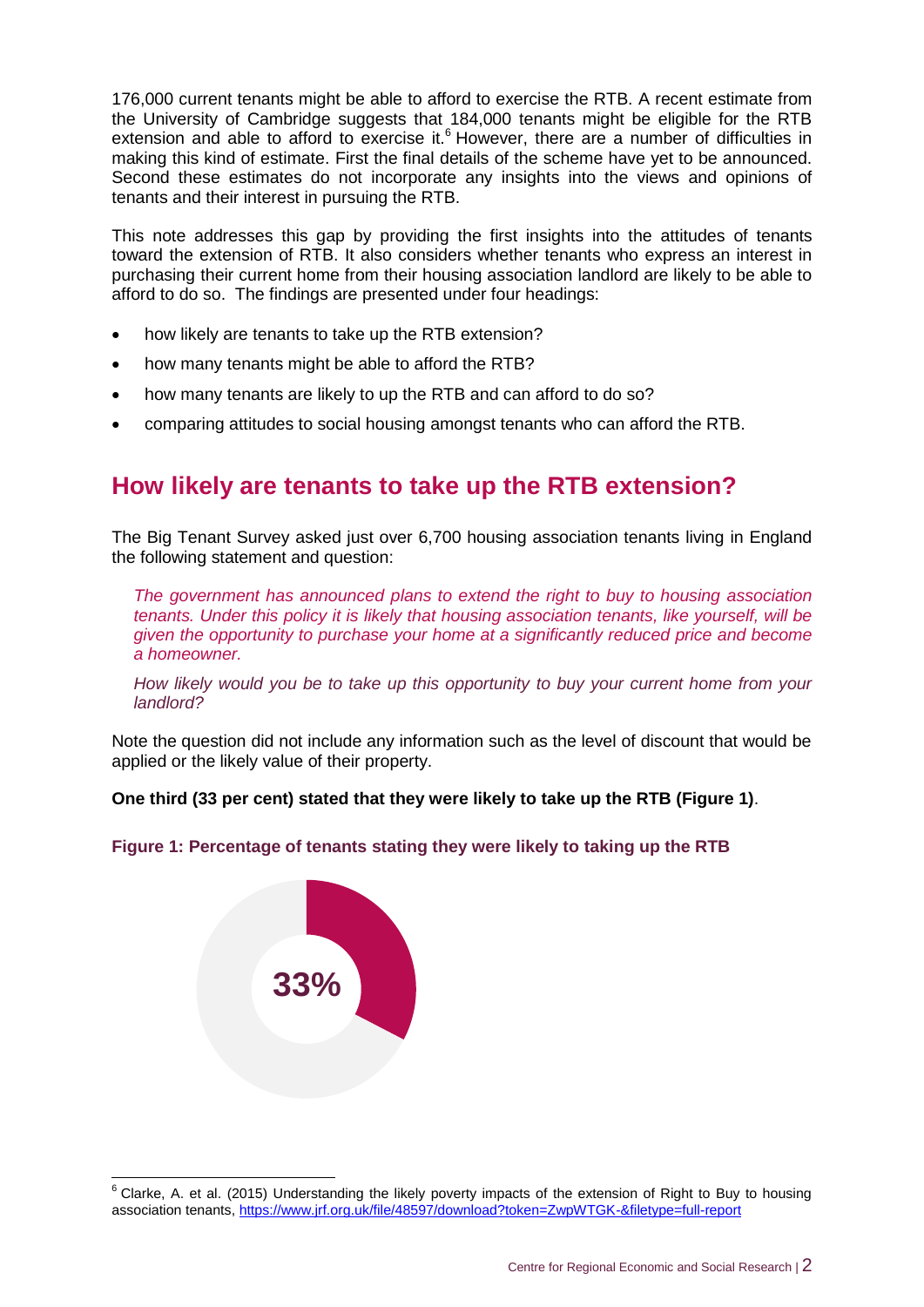#### **How many tenants might be able to afford the RTB?**

The question of how many housing association tenants might be able to afford to take advantage of the RTB was explored by creating an indicator of affordability by combining information from the Big Tenant Survey and house price data from the Land Registry. A tenant was assessed as being able to afford their housing association property if:

- $\bullet$  the estimated value of their property after the RTB discount<sup>7</sup> was less than four times their estimated household income
- they were aged less than 55 years

 $\overline{a}$ 

they did not receive housing benefit.

In total, **13 per cent of HA tenants in England were assessed as being able to take up the RTB** (Figure 2). Applying this to the estimated 1.07 million tenants who will be immediately eligible for the extension of  $RTB^8$  suggests that there may be as many as **135,000 sales**. This is within the range of estimates derived from other data sources.

The proportion of tenants who were assessed as being able to afford the RTB varied by region. For instance only one per cent of tenants in London were assed as being able to take up the offer.



#### **Figure 2: Proportion of housing association tenants who could afford RTB**

 $8$  CIH suggest that "about 1,070,000 will initially be eligible by length of tenancy with a further 125,000 or so becoming eligible annually". From: CIH (2015) selling off the stock

 $<sup>7</sup>$  The estimated property value was taken to be the regional lower quartile house price with an adjustment for</sup> property type. The assumed discount was the lower of 40 per cent of the estimated property value or the maximum discount cap (£103,900 in London or £77,900 outside London). The actual discount through the scheme will be the lower of the maximum cap or a percentage of the property's value based on the tenant's length of tenure in social housing, A 40 per cent discount has been assumed because the survey did not obtain sufficient detail to calculate the percentage based on length of residence in social housing. This assumption has only limited impact on the percentage of tenants deemed as being able to afford their home.

[http://www.cih.org/resources/PDF/Policy%20free%20download%20pdfs/Selling%20off%20the%20stock%20-](http://www.cih.org/resources/PDF/Policy%20free%20download%20pdfs/Selling%20off%20the%20stock%20-%20final.pdf) [%20final.pdf](http://www.cih.org/resources/PDF/Policy%20free%20download%20pdfs/Selling%20off%20the%20stock%20-%20final.pdf)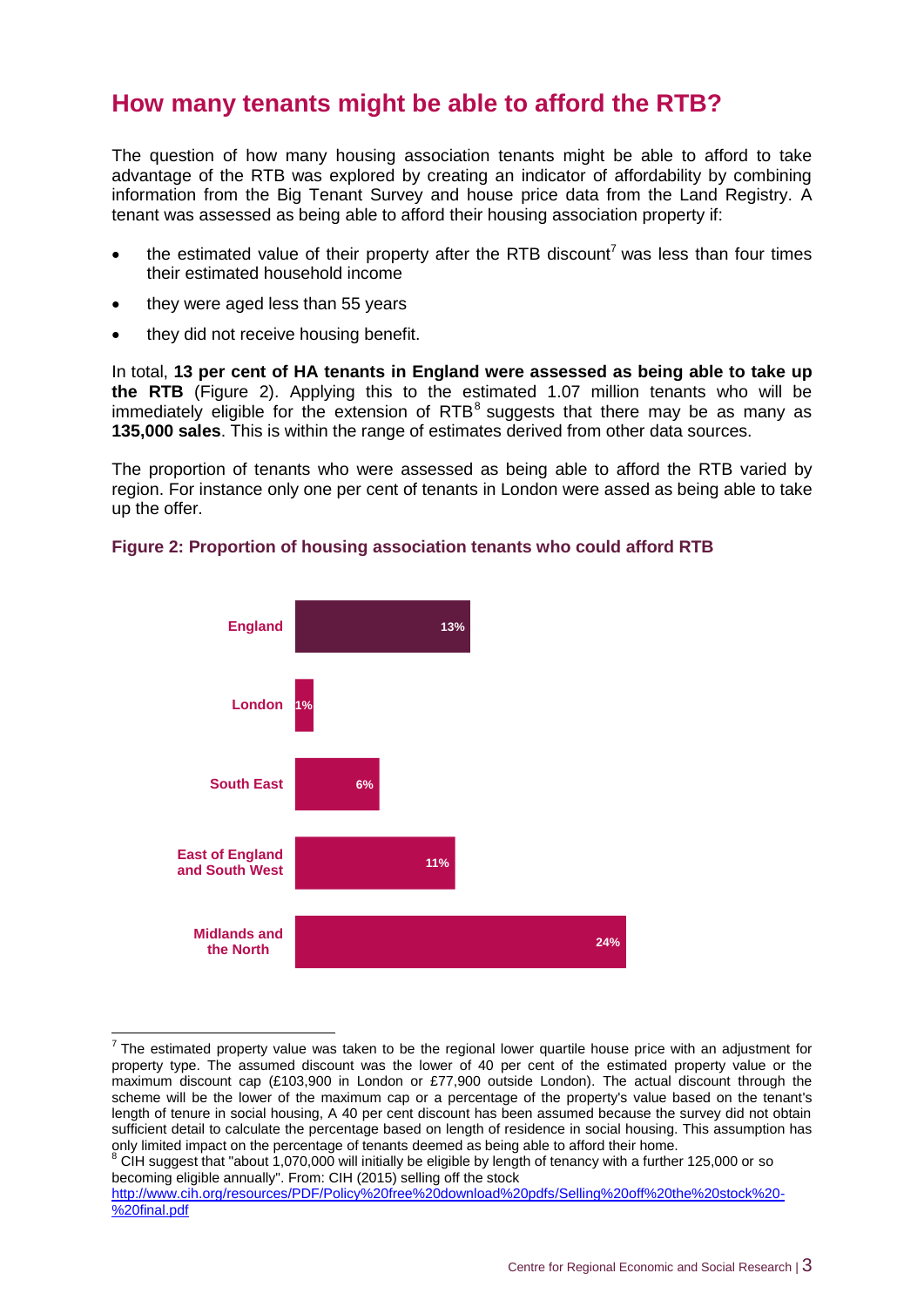This analysis provides an indication of the proportion of households who can afford to exercise the RTB using their own resources. A major difficulty with estimating take-up relates to the number of cash sales, where no (or limited) mortgage funding is required. Riverside housing association presented evidence to a Parliamentary select committee about cash sales through the existing RTB. Around 80 per cent of the Riverside tenants who bought under the preserved right to buy<sup>9</sup> last year were cash buyers  $-$  and most of them were elderly. The proportion of cash sales through the extension of RTB could not be estimated in this study because information about access to capital (personal savings or private investment other than a mortgage) was unavailable.

#### **How many tenants are likely to take up the RTB and can afford to do so?**

Figure 3 compares the likelihood of a tenant taking up RTB against an assessment of whether they can afford to do so. The key findings to emerge are:

- **seven per cent stated they were likely to take up the RTB and were assessed as being able to afford their property**; suggesting that there may be as many as **70,000 sales**
- an additional six per cent were assessed as being able to afford the RTB but reported that they were not likely to take up the opportunity
- **the majority (80 per cent) of tenants who stated they were likely to take up the RTB were assessed as not being able to afford to do so**; this equates to 26 per cent of all tenants.

#### **Figure 3: Comparing likelihood of taking up RTB against being able to afford to do so**



 9 The Preserved Right to Buy applies when the property used to be owned by the council, but they sold it to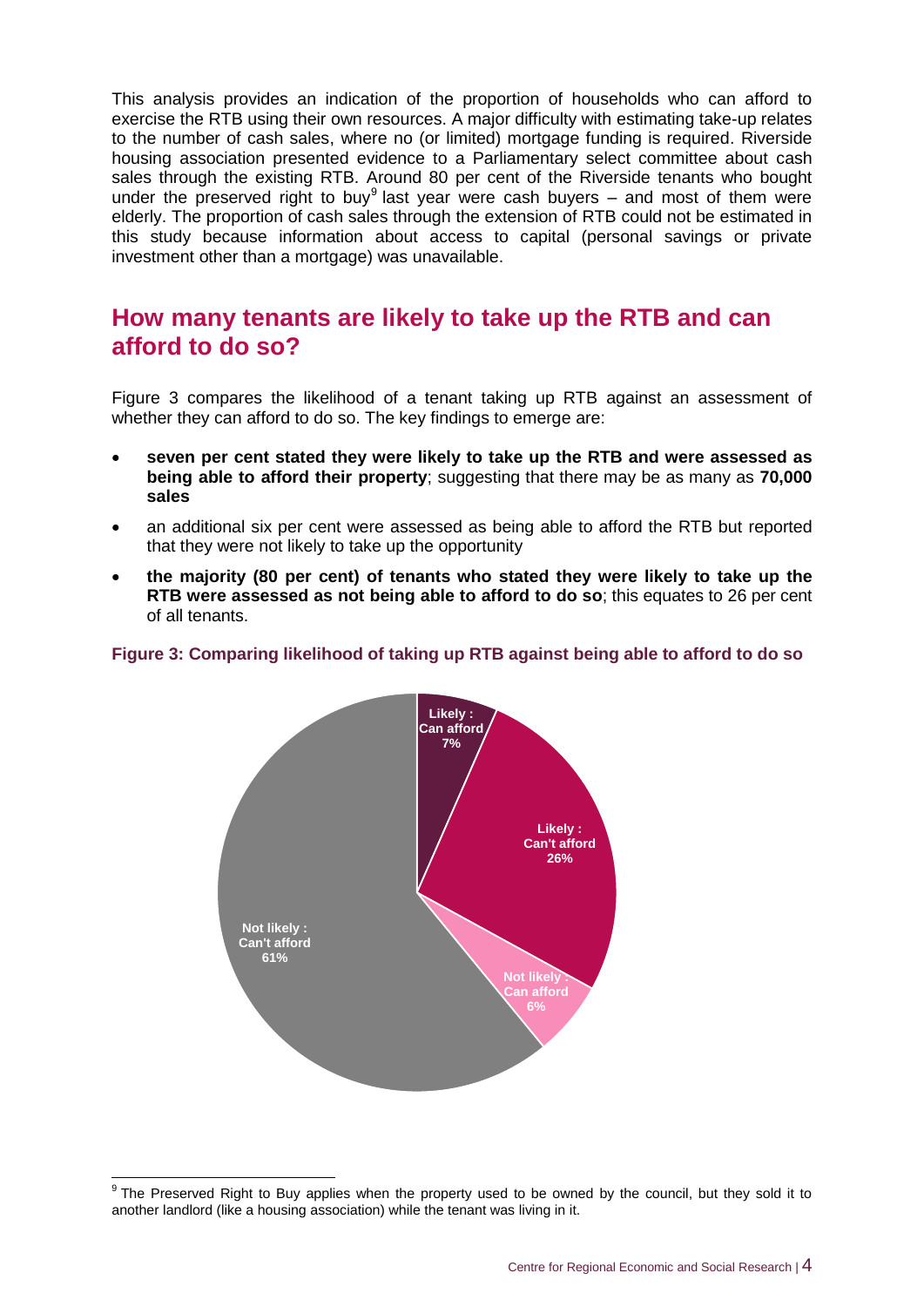The proportion of tenants who stated they were likely to take up the RTB and could afford their property was lowest in London (one per cent) and the South East (four per cent). This proportion was highest in the Midlands and the North (12 per cent). However, tenants in London and the South East who could afford the RTB were far more likely to take up the opportunity than tenants who could afford the RTB and were living in other parts of England: 63 per cent of tenants in London and the South East of England who could afford the RTB reported that they were likely to pursue the opportunity, compared to 49 per cent in the East of England and the South West and 53 per cent in the Midlands and the North.

#### **Comparing attitudes to social housing amongst tenants who can afford to take up the RTB**

The view and perceptions of tenants who stated that they were likely to take up the RTB and were assessed as being able to afford to do so were compared against tenants who could afford to take up the RTB but who stated they were unlikely to pursue the opportunity.

It appears likely that views and opinions about the current home help to inform attitudes toward the RTB. Across the 35 questions that were assessed, **tenants who were not likely to take up the RTB their current home were less positive about their home, their area and social housing** (see Figure 4). It is not clear whether these tenants were exploring alternative routes into home ownership.



**Figure 4: Attitudes toward social housing amongst tenants who can afford the RTB**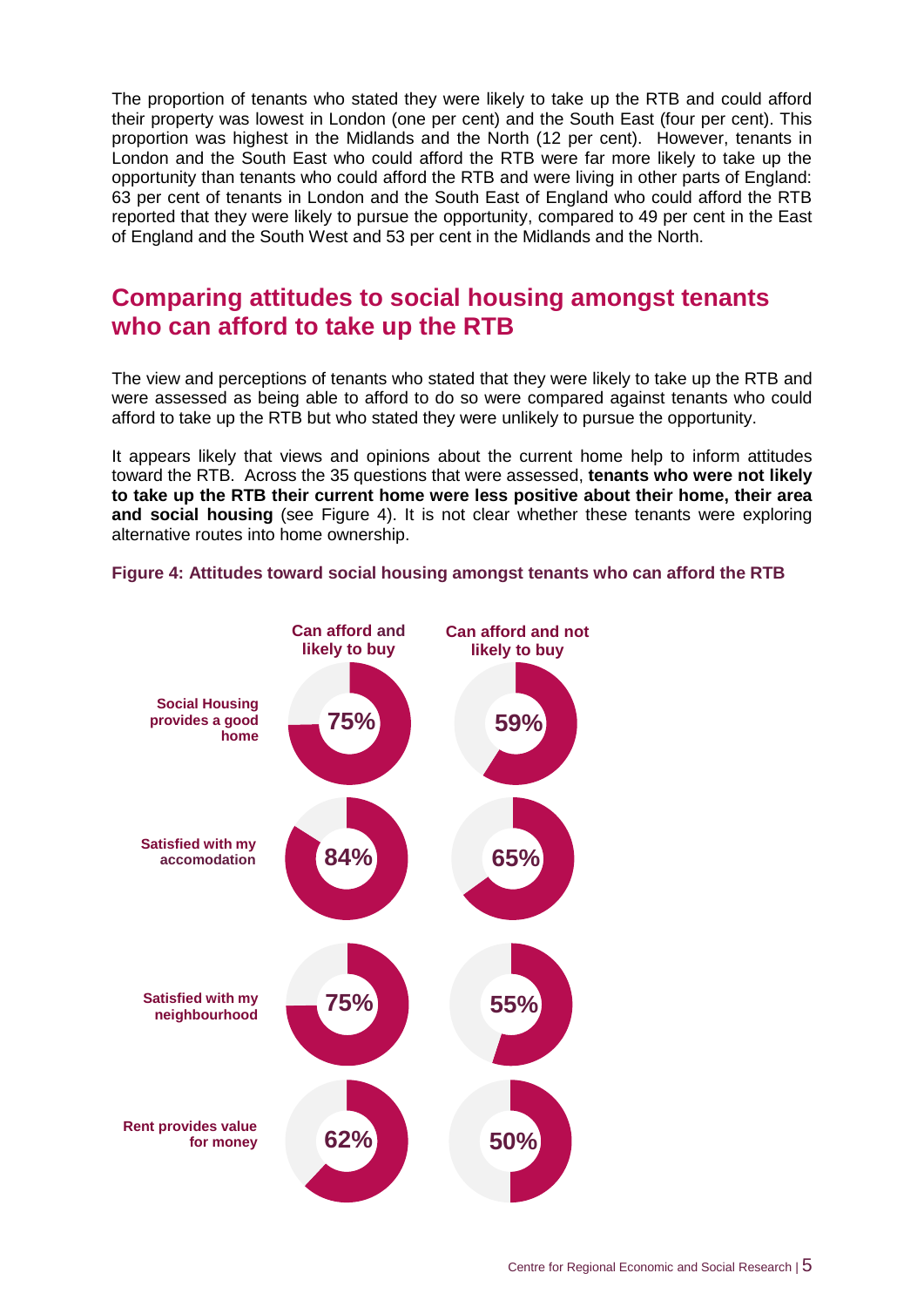#### **Conclusions**

The extension of RTB to housing association properties is a major change in housing policy that could have major ramifications for housing access and supply. Yet, little is currently known about likely interest in and take-up of the RTB amongst housing association tenants. The Big Tenant Survey provided an opportunity to explore this issue; 6,700 English housing association tenants were asked about their desire to take up the RTB as well as their capacity to afford their property. Findings suggest that up-take of the RTB could be more modest than previously suggested.

Our analysis shows that:

- 13 per cent of housing association tenants were likely to be able to afford to buy their home under the assumed terms of the RTB
- only **seven per cent of tenants stated they were likely to take up the RTB and were assessed as being able to afford their property**
- these findings suggests there may be as many as **70,000 sales**; the estimated total value of discount provided would be just over £3.7 billion
- there were **major regional differences in the likely take up of RTB**; the Midlands and North had the highest percentage of tenants stating they were likely to take up the RTB and could afford their property (12 per cent). The percentage was lowest in London (one per cent) and the South East (four per cent)
- **80 per cent of tenants who wanted to take up the RTB could not afford to do so** (26 per cent of all tenants)
- tenants who can afford to buy their home but reported that they were not likely to take up the RTB were less positive about their home, their area and social housing.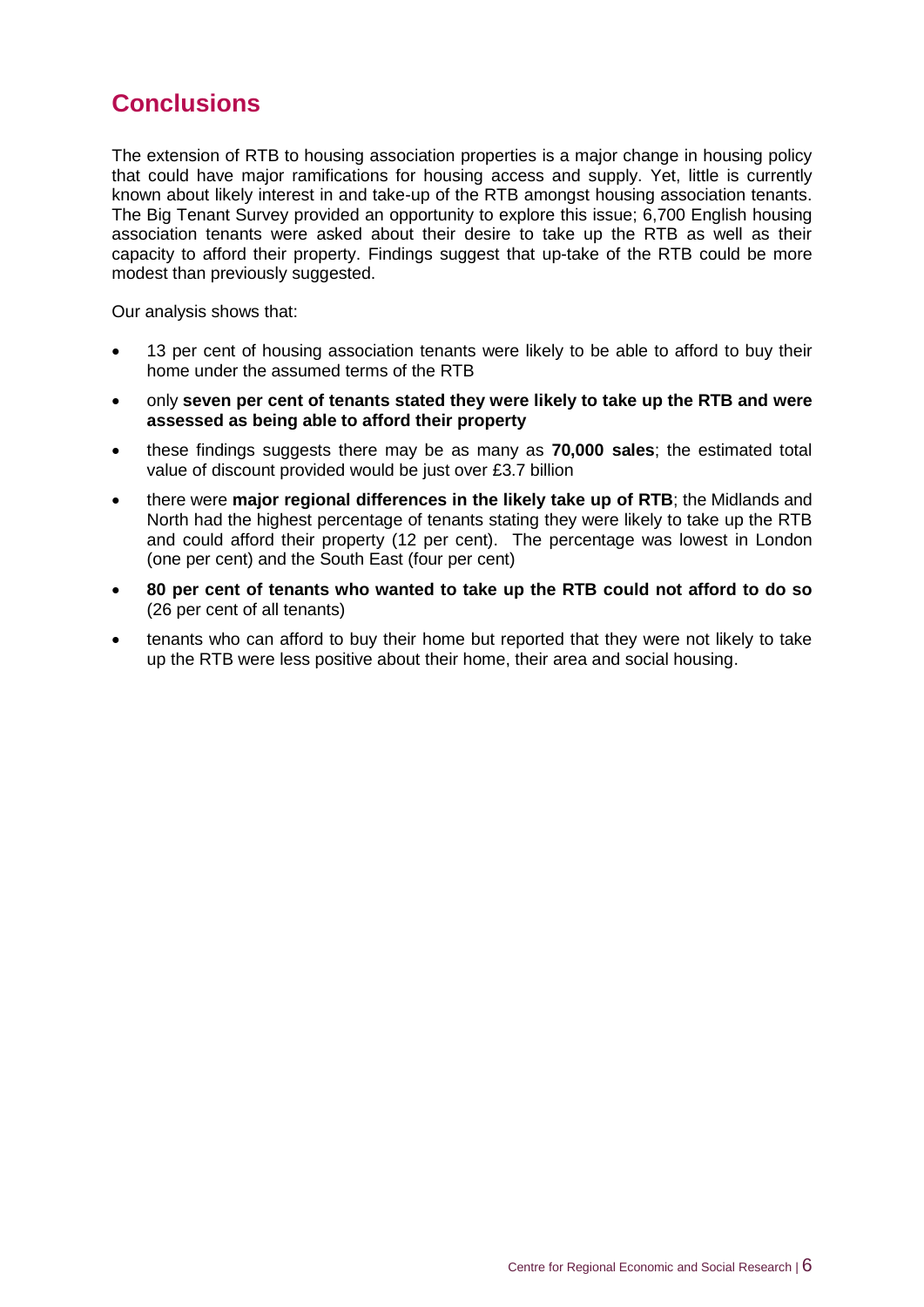## **The Big Tenant Survey**

The Big Tenant Survey 2015 was undertaken by the Centre for Regional Economic and Social Research, Sheffield Hallam University (on behalf of Housing Partners) between July and September 2015. The survey was conducted online, primarily with tenants active on the Housing Partner 'Homeswapper' website. In addition the survey link was distributed to tenants via social media and by landlords from across the United Kingdom. A total of 14,028 social housing tenants responded to the survey.

The survey questionnaire covered a range of topics, including:

- socio-demographic information about the respondent and their household
- housing tenure, tenancy and rent
- landlord, home and area perceptions
- residential mobility aspirations and options
- financial situations, including rent arrears and difficulty paying rent
- attitudes to contemporary social housing issues
- health and well-being
- income and economic activity.

Responses to the survey were weighted to make them more representative of the known characteristics of social housing tenants. This briefing note provides analysis of responses to the Big Tenant Survey to assess the likely take up of the RTB extension to housing association tenants in England.